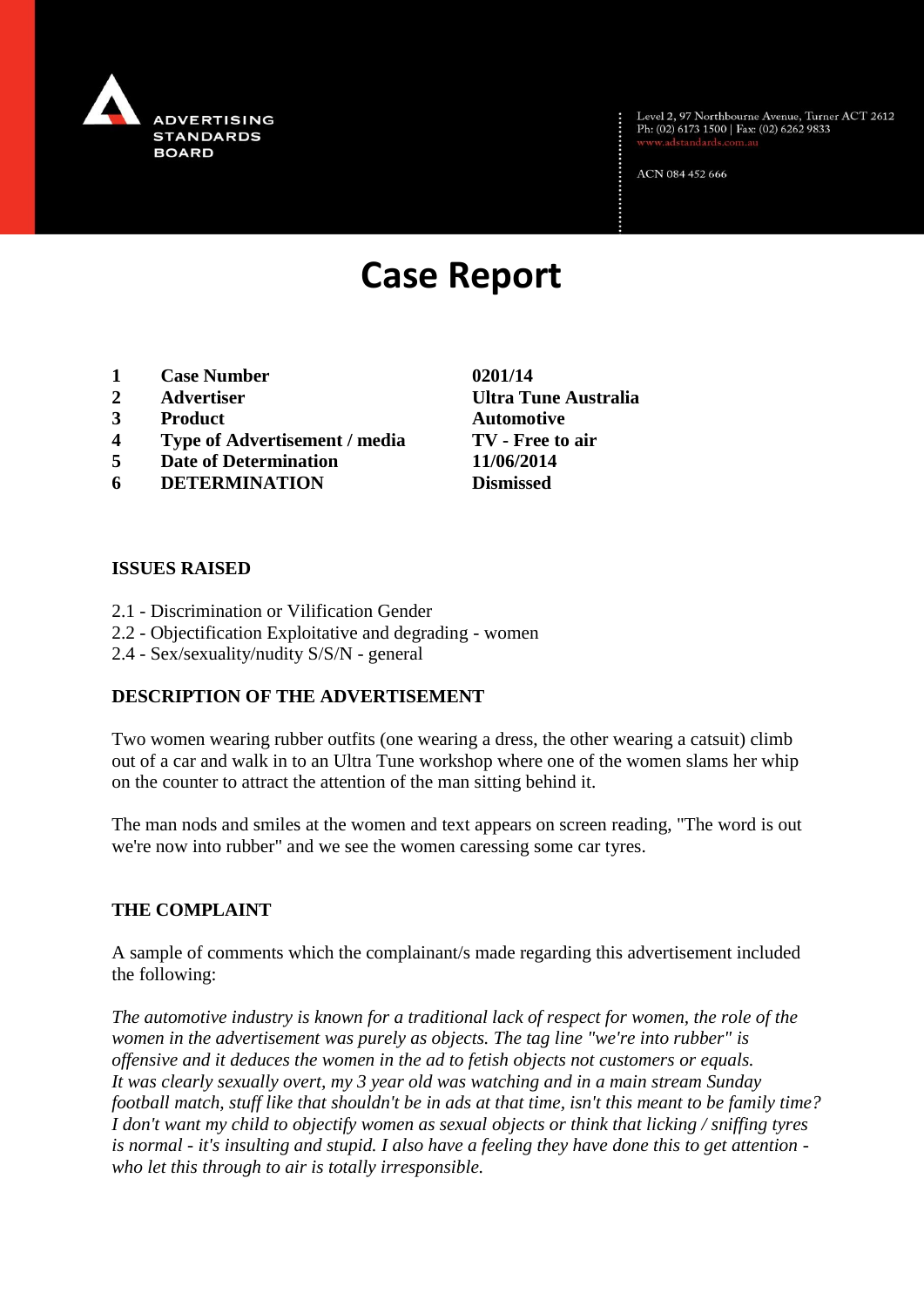*I believe the ad speaks for itself as why it would be offensive. It objectifies women and sets a poor standard for the respect of women. The ad contributes the social norms of women being sexualised to sell products; this is to the benefit of successful advertisers and business but to the detriment of women.*

*This ad and any other ads like it, need to be removed from all modes of media as it is absolutely not helping women.*

*It was an incredibly overtly sexual add, supposedly advertising that ultra tune now sell tyres. It started with two woman wearing bondage/dominatrix rubber outfits getting out of their car, cracking whips, then walking into an ultra tune store where the male attendant looks them up and down appreciatively. They then walk over to the tyre displays and rub themselves against them and sniff them. It was incredibly inappropriate and sexual. The women were made up to look like strippers in extremely tight and revealing outfits and the way they acted was overtly sexual with pouting lips and come hither looks at the camera. To play an add like this during the football early at night when a lot of kids would be watching I found very inappropriate. I object to images like this being shown this early at night and I object to the way the women are portrayed.*

*Degradation and sexual objectification of women. it is not respectful nor necessary.*

## **THE ADVERTISER'S RESPONSE**

Comments which the advertiser made in response to the complainant/s regarding this advertisement include the following:

*We refer to your email letter regarding our new advertisement.*

*The 30 second advertisement is of two women arriving at an Ultra Tune workshop dressing in black figure hugging clothing demanding tyres. The advertisement is to promote tyres from Ultra Tune.*

*We respond to the issues raised (2.2 and 2.4 of the Code) as follows:*

*The objective of our advertisement is to promote that customers can now purchase tyres from Ultra Tune stores. We refute the suggestion that it objectifies or degrades women.*

*The advertisement commercial is deliberately exaggerated and unrealistic in its nature which is emphasised by the black and white filming style that is used.*

*At all times the women are in full control and are shown in a position of power and authority in their dealings with the male attendant. The use of a whip is to further emphasise the women's dominance in the advertisement. They are not being portrayed as objects of lust in the advertisement. The male attendant makes no degrading remarks or looks at the women when they enter the shop. He simply raises his eyes to acknowledge them and then nods with understanding that they are after tyres.*

*At all times the women are fully clothed. The advertisement does not portray sex or sexual act. The advertisement does not include any graphic nudity and there is no uncovered flesh.*

*The tongue in cheek reference to "rubber" in the super (approximately 19 seconds) is a reference only to the apparent type of clothing that the girls are wearing and rubber tyres (the product). It is not one of a sexual nature or act or product.*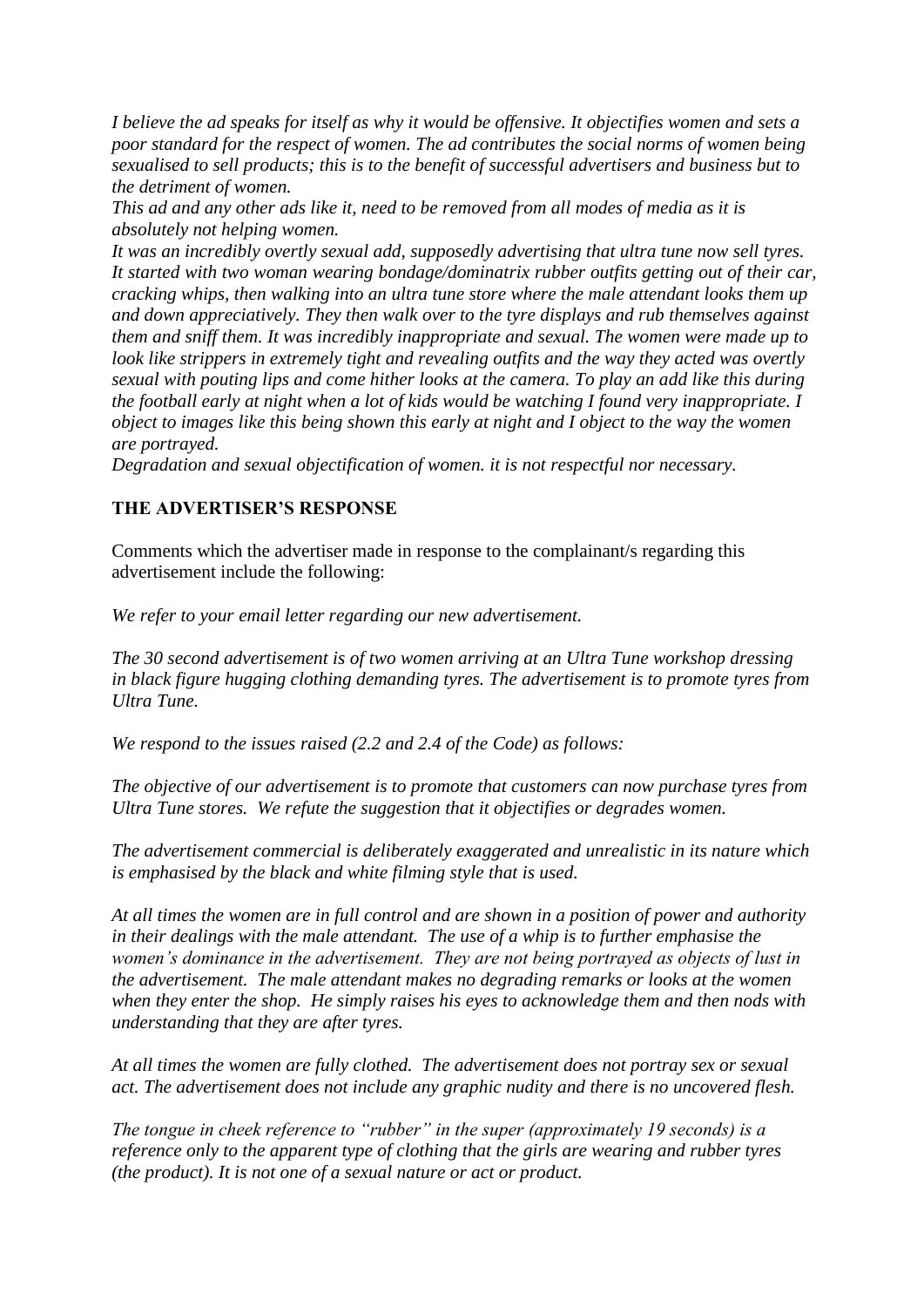*In respect of the final scene with the tyres, the women are only admiring the tyres and are not engaged in any sexual act with those tyres.*

*The women were treated fairly during the production and were renumerated for their performance.*

*The advertisement is not designed for children and is classified with a PG rating to be screened in the appropriate time period.*

*We also refer to case number 0307/13 where the case was dismissed. Our advertisement is more sophisticated and stylistic in nature with less sexual content than the advertisement referred to in case number 0307/13.*

*We do not believe the commercial breaches Section 2 of the AANA Code of Ethics in any way.*

## **THE DETERMINATION**

The Advertising Standards Board ("Board") considered whether this advertisement breaches Section 2 of the Advertiser Code of Ethics (the "Code").

The Board noted the complainant's concern that the advertisement is offensive and degrading to women and includes scenes that are inappropriate for viewing by children.

The Board viewed the advertisement and noted the advertiser's response.

The Board considered whether the advertisement was in breach of Section 2.2 of the Code. Section 2.2 of the Code states: "Advertising or marketing communications should not employ sexual appeal in a manner which is exploitative and degrading of any individual or group of people."

The Board noted that in order to be in breach of this section of the Code the image would need to use sexual appeal in a manner that is both exploitative and degrading.

The Board noted that the advertisement features two women wearing rubber outfits (one wearing a dress, the other wearing a catsuit) walking into an Ultra Tune workshop where one of the women slams her whip on the counter to attract the attention of the man sitting behind it. The women are seen caressing some car tyres.

The Board noted that it had considered an advertisement for Innerware (ref: 0380/13) where a woman entered a workshop dressed in lingerie. In this advertisement, the Board considered that "the depiction of a woman in her lingerie walking in to a male dominated tyre fitting shop is a purposeful use of her sexual appeal to attract the attention of the viewer to the product being advertised. The Board noted that the woman deliberately dressed in a manner that will attract the attention of the employees of the workshop and that she appears to be enjoying the attention of the men who work there. The Board considered that although the advertisement does use sexual appeal, it is not portrayed in a manner that is exploitative and degrading to women."

Consistent with the decision above, the Board considered that the depiction of the two women strutting into the workshop portrays the women as powerful and confident and their depiction wearing rubber suits is relevant to the new range of 'rubber' tyres in store and does not amount to a depiction that is exploitative and degrading to women and did not breach section 2.2 of the Code.

The Board then considered whether the advertisement was in breach of Section 2.4 of the Code. Section 2.4 of the Code states: "Advertising or Marketing Communications shall treat